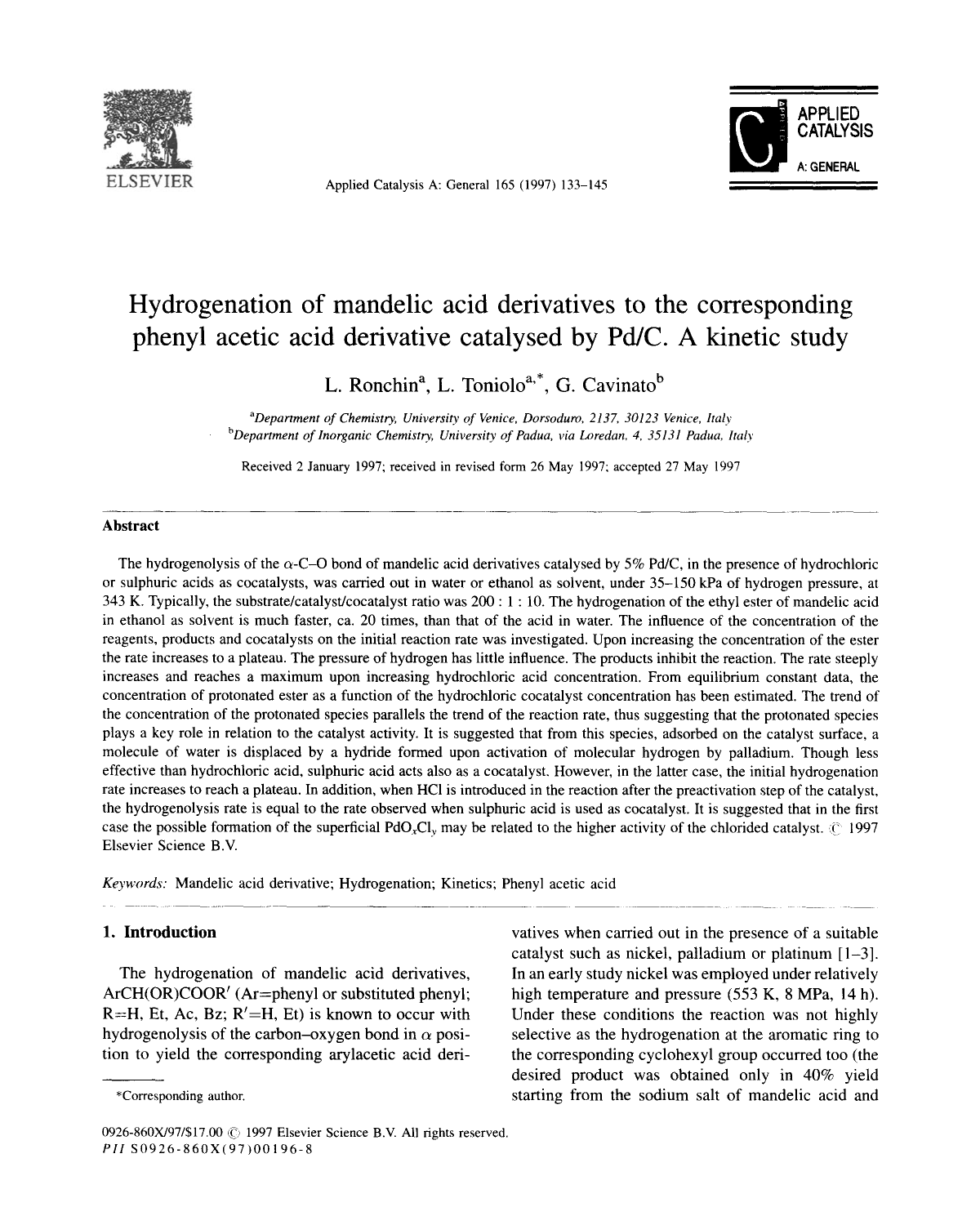solvent). Palladium is active under milder conditions. Acros), tetradecane (99%, Acros), acetonitrile (99%, For example, the hydrogenation of ArCH- Riedel de Hänn) were used without further purifica- $(OAc)COOR'$  ( $R'=H$ , Me, Et) was carried out in tion. Hydrochloric acid (36%, BDH), sulphuric acid the presence of metallic palladium and of an acid (98%, BDH), ethanol (>99%, Absolute Baker) were as cocatalyst  $(H_2SO_4, HCl, ZnCl_2, HBr)$  at 373 K and reagent grade. Hydrogen, nitrogen and carbon mon-200-300 kPa of hydrogen in AcOH as solvent. The oxide (purity>99.99%) were purchased from SIAD yield was 80-90% and partial hydrogenation at the Co. aromatic ring occurred [2]. The hydrogenation of The catalysts used throughout this study were a 5% ArCH(OAr)COOR' (R'=H, Et, Ar) was carried out Pd/C (Engelhard ESCAT 11, ESCAT 10, ESCAT 111). using also  $Pd/BaSO_4$  as catalyst in the presence of Kinetic studies were carried out with ESCAT 11.  $NEt_3$ , in EtOH, MeOH or AcOH as solvent, at 293 K and 100 kPa. Under these mild conditions the hydro- *2.2. Equipment*  genation was 100% selective as no cyclohexyl derivative formed. A large excess of the base accelerated Products were identified by GC on a Hewlett-Packthe reaction. The hydrogenolysis of optically active ard gascromatograph model 5890 II, using a FFAP ethyl O-benzoylatrolactate and of  $\alpha$ -phenyltetralkyl- 530  $\mu$ , 25 m long, with nitrogen as carrier (SIAD, GC ammonium salts were accompanied by inversion [4]. quality). Tetradecane was used as internal standard.

hydrogen transfer reactions from the couple  $H_2O-$  oven 393 K, 20 K/min up to 483 K, 483 K for 10<sup>'</sup>; CO, in the presence of HC1 [5], and from formates nitrogen 7.5 ml/min. Volumetric adsorption measurein the presence of H<sub>2</sub>O [6]. ment were made in a Micromeritics ASAP 2010

Mandelic acid can be conveniently prepared by chemisorption instrument. hydrolysis of the mandelonitrile obtainable by reacting benzaldehyde with hydrocyanic acid [7] or by *2.3. Catalytic hydrogenolysis reactions*  reacting sodium or potassium cyanide with the sodium bisulfite addition product of benzaldehyde [8], which The reaction was carried out in a glass reactor of ca. is largely available as by-product in the production of 200 ml of capacity, thermostated by a water bath, benzoic acid [9]. It can be easily obtained also by connected with a hydrogen reservoir of relatively hydrolysis of dichloroacetophenone, which in turn can small capacity (12.5 ml). The reaction was carried be prepared by chlorination of acetophenone [10], a by- out at constant temperature and pressure. The course product in the production of phenol via cumene [11]. of the reaction was followed by monitoring the

tion of mandelic acid derivatives can be a viable and initial rate of the reaction was calculated by determinconvenient way to arylacetic acid derivatives, we have ing the pressure drop versus time at time=0. undertaken a study on the highly selective hydrogena- In a typical experiment 106.4 mg of 5% Pd/C

mandelate (97%, Acros), phenylacetate ethyl ester hydrogen in the reactor are kept constant throughout

using nickel oxide as catalyst precursor, in water as (99%, Acros),  $\alpha$ -Cl-phenylacetate ethyl ester (99%,

Selective hydrogenolysis was obtained also via Analysis conditions: injector 523 K; detector 543 K;

Thus, since it appears that the selective hydrogena- decrease of hydrogen pressure in the reservoir. The

tion of some mandelic acid derivatives to the corre- (corresponding to 0.05 mmol of palladium), and the sponding phenylacetic acid derivatives catalysed by exact amount of HC1 were charged together with Pd/C catalysts. Here we present the results of a kinetic 25 ml of ethanol previously saturated with hydrogen investigation. **into the reactor.** This is heated to the reaction temperature, typically 343 K, under 50-200 kPa of hydrogen. The system is kept for ca. 1 h under efficient 2. Experimental stirring to activate the catalyst. To this slurry a solution of ethyl mandelate (typically 10 mmol with 2 mmol of *2.1. Materials* tetradecane) in 25 ml of EtOH, previously saturated with hydrogen, is added. The reaction is allowed to Mandelic acid (99.5%, RPE Carlo Erba), ethyl proceed for 1–2 h. The temperature and the pressure of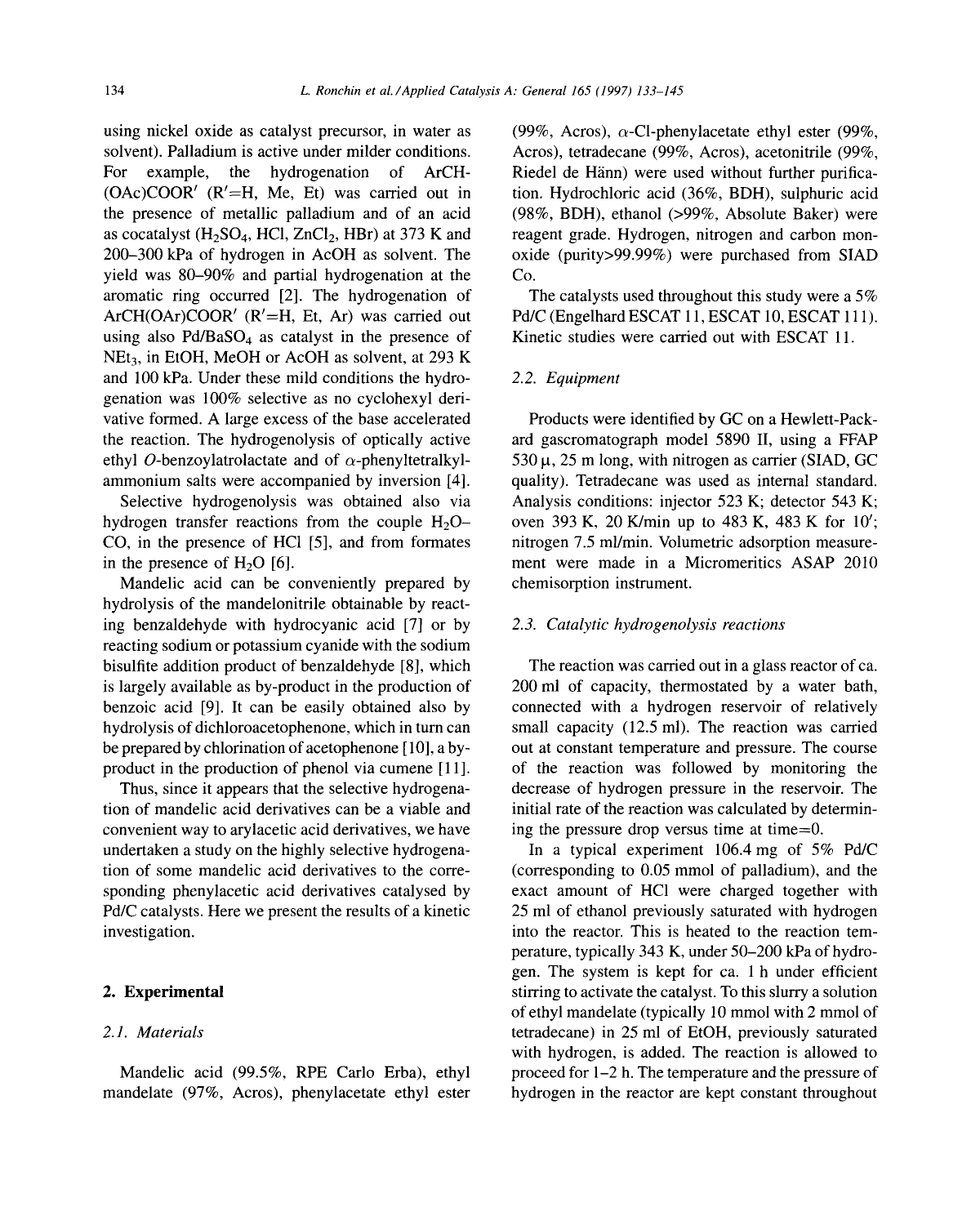was established by performing experiments at strate/catalyst/cocatalyst ratio was 200/1/10.

the experiment (typically 343 K,  $P_{\text{H}_2}=97 \text{ kPa}$ ). The catalyst, eventually in the presence of hydrochloric absence of hydrogen absorption control in the reaction or sulphuric acid as cocatalysts. Typically, the sub-



1500 rpm as well as 800 rpm: in both cases the rate At high conversion the main reaction was accomof reaction were practically the same. More over the panied by hydrogenation of the aromatic ring initial rate of reaction is proportional to the amount of with formation of cyclohexylacetic acid derivative catalyst in the range investigated  $(30-180 \text{ mg of cat} - (3-4\%)$ . alyst). An apparent activation energy of 43 kJ mol  $I^{-1}$  The influence of the following variables on the was determined by carrying out experiments at 303, bydrogenation rate of the ethyl ester was studied: 313, 328, 343 and 350 K. An inspection of the concentration of substrate, of hydrogen, of the reac-Carberry and Weeler-Weisz criterion shows that the tion products, of the catalyst, of the cocatalyst and of reaction is out of diffusion control both at liquid/solid the temperature. The hydrogenation of  $\alpha$ -chloro-pheinterface as well as into the pores of the catalyst [12]. nylacetate ethyl ester was also studied.

charged in a sample tube, heated at 373 K in nitrogen observed in the latter case the rate is much higher, flow  $(40 \text{ ml min}^{-1})$  for 1 h and in hydrogen flow ca. 20 times. Moreover, Fig. 1 shows that the initial flow (40 ml min<sup>-1</sup>) for 1 h and in hydrogen flow ca. 20 times. Moreover, Fig. 1 shows that the initial (30 ml min<sup>-1</sup>) for 1 h, then the temperature was raised reaction rate quickly increases upon increasing acid (30 ml min<sup>-1</sup>) for 1 h, then the temperature was raised reaction rate quickly increases upon increasing acid to 523 K (heat rate 10 K min<sup>-1</sup>) and held for 2 h. The concentration up to 0.05-0.1 mol  $1^{-1}$ , then stays pretreatment continues with a nitrogen flow almost constant.  $(40 \text{ ml min}^{-1})$  at 523 K for 2 h and at the end with The hydrogenation of the ethyl ester of mandelic an evacuation for 2 h. CO chemisorption was per- acid in ethanol as solvent is much faster, ca. 20 times, formed at 303 K and uptake was evaluated with the than that of the acid in water. Fig. 2 shows the dual isotherm technique [13,14]. Metal dispersion was influence of the hydrochloric acid concentration on calculated fixing up  $CO/Pd_{\text{sup}}=1$ . the initial hydrogenation rate of the ester, at

*the reaction products, of the catalyst and cocatalyst* concentration, also an inhibiting effect. Moreover, it *on the rate of the hydrogenation* **can be observed that the maximum occurs at higher** 

The hydrogenation of mandelic acid or of its ethyl increases. ester, depicted by reaction (1), was carried out in water It is likely that the promoting effect of the acid is

The influence of concentration of the hydrochloric *2.4. CO chemisorption* acid cocatalyst on the initial hydrogenation rate of mandelic acid in water or of its ethyl ester in ethanol In a typical experiment 40–60 mg of catalyst were is shown in Figs. 1 and 2 respectively. It can be charged in a sample tube, heated at 373 K in nitrogen observed in the latter case the rate is much higher, concentration up to 0.05-0.1 mol  $l^{-1}$ , then stays

three different water concentrations, which is a reaction product. The rate steeply increases and 3. Results and discussion **reaches a maximum upon increasing acid concentra**tion. This trend suggests that, at low concentration *3.1. Influence of the concentration of the reagents, of* the acid has a promotional effect and, at higher concentration of the acid as the concentration of water

or ethanol as solvent, respectively, under 35-150 kPa due to protonation of the hydroxyl group of the of hydrogen pressure, at 343 K, using a 5% Pd/C starting substrate, thus providing an easier way for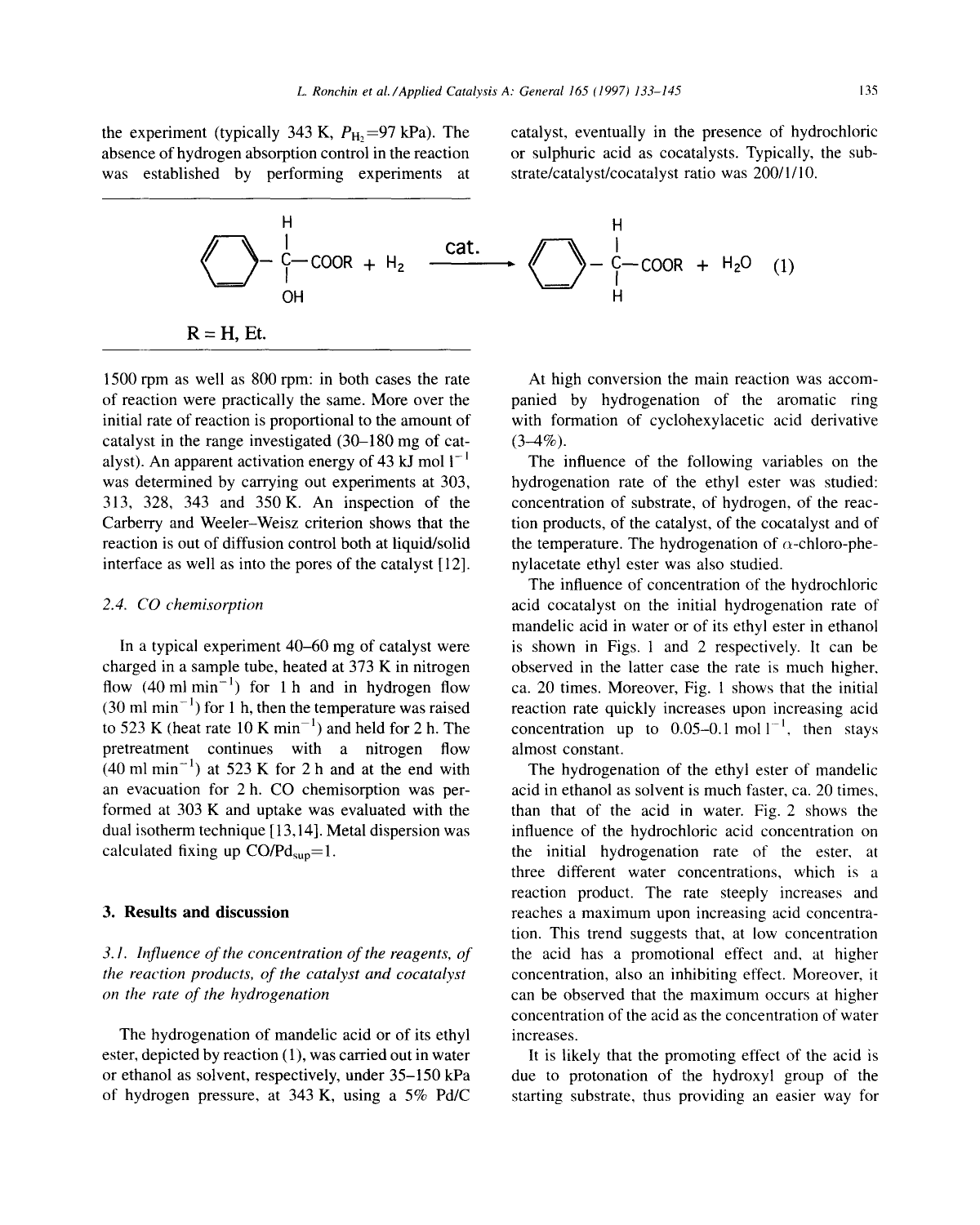

Fig. 1. Influence of the concentration of HC1 on the initial reaction rate of hydrogenolysis of mandelic acid in water. Run conditions: concentration of mandelic acid 0.19 mol  $1^{-1}$ ; [Pd]=1.9×10<sup>-3</sup> mol  $1^{-1}$ ; T=343 K;  $P_{H_2}$ =100 kPa;  $P_{tot}$ =130 kPa.



Fig. 2. Influence of the concentration of HC1 on the initial reaction rate of hydrogenolysis of ethyl mandelate in ethanol. Run conditions: concentration of ester 0.19 mol  $l^{-1}$ ; [H<sub>2</sub>O]=0.085 mol  $l^{-1}$  (A); 0.29 mol  $l^{-1}$  (B); 0.47 mol  $l^{-1}$  (C); concentration of [Pd]=9.610<sup>-4</sup> mol  $l^{-1}$ ; T=343 K;  $P_{\text{H}_2}$ =97 kPa;  $P_{\text{tot}}$ =170 kPa.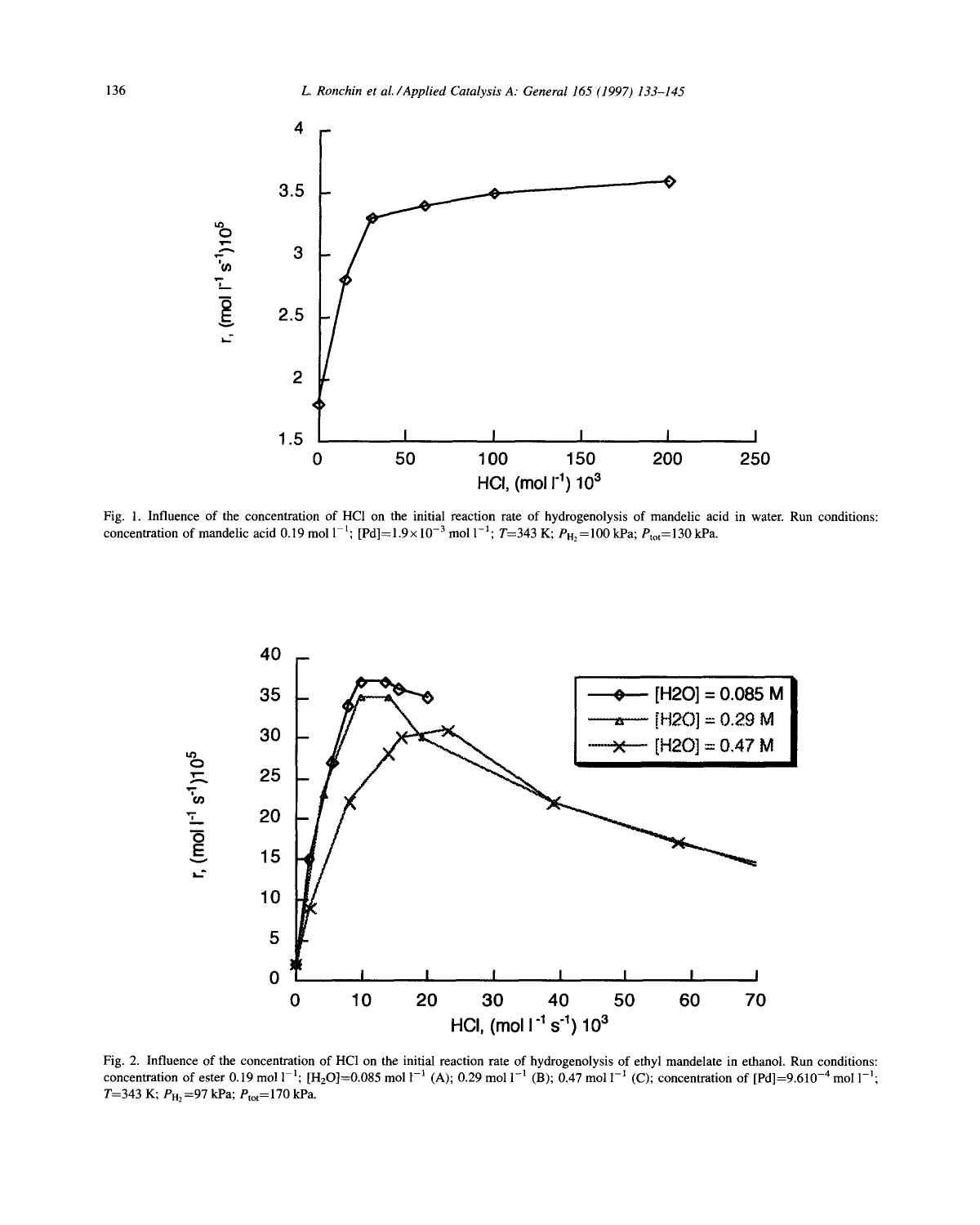the substitution of this group by a hydride activated on latter case, the initial hydrogenation rate increases the metal to a plateau as shown in Fig. 3. The comparison of





closely related hydrogenolysis of benzyl alcohol deri-<br>plays an important role on the hydrogenolysis

decreases upon increasing water concentration. This nating species than the sulphate anion, the promotingobservation suggests that water inhibits the reaction inhibiting effect of hydrochloric acid, evidenced in

phuric acid acts also as a cocatalyst. However, in the the catalyst.

Such a suggestion has been proposed also for the Fig. 2 with Fig. 3 suggests that the chloride anion vatives to toluene derivatives catalysed by Pd/C [15]. reaction, at difference of the sulphate anion. Since Fig. 2 shows also that the maximum reaction rate it is known that the chloride anion is a better coordi-(see later). Fig. 2, is likely associated with the competitive Though less effective than hydrochloric acid, sul- adsorption of the halogen anion on the surface of



Fig. 3. Influence of the concentration of  $H_2SO_4$  on the initial reaction rate of hydrogenolysis of ethyl mandelate in ethanol. Run conditions: in Fig. 2 with  $[H_2O]=0.091$  mol  $I^{-1}$ .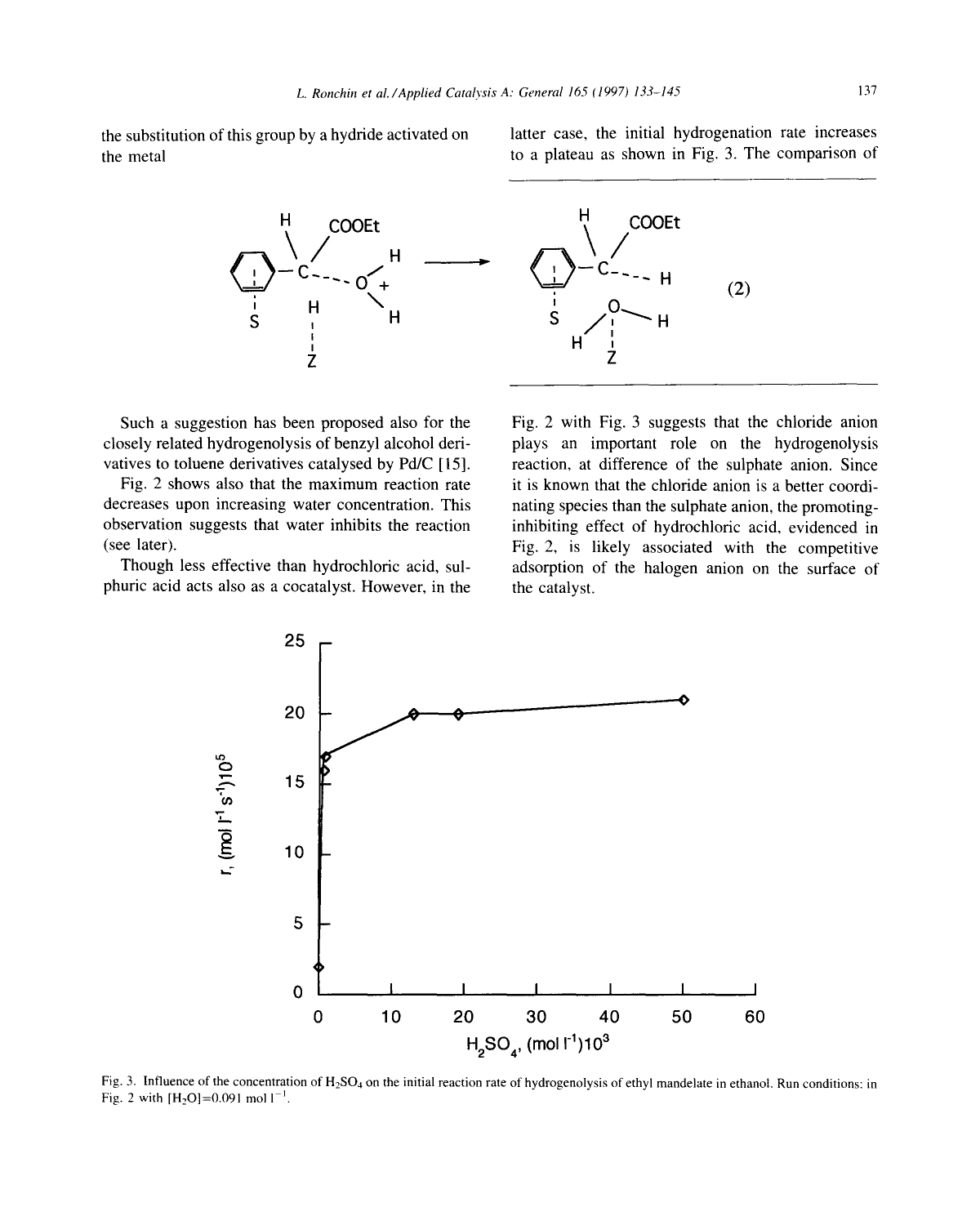|   | Ethylmandelate<br>mol $1^{-1} \times 10^3$ | $\alpha$ -Cl-phenylacetate<br>mol $1^{-1}$ $10^3$ | mol $1^{-1}$ s <sup>-1</sup> $\times$ 10 <sup>5</sup> | H <sub>2</sub> SO <sub>4</sub><br>mol $1^{-1} \times 10^3$ | HCI<br>mol $1^{-1} \times 10^3$ |
|---|--------------------------------------------|---------------------------------------------------|-------------------------------------------------------|------------------------------------------------------------|---------------------------------|
|   | 192                                        |                                                   | 36                                                    |                                                            | 13                              |
|   | 192                                        |                                                   | 18                                                    | 6.8                                                        |                                 |
|   | 192                                        |                                                   |                                                       |                                                            |                                 |
| 4 | 179                                        | 13                                                | 10                                                    |                                                            |                                 |
|   | 179                                        | 13                                                | 20                                                    | 6.8                                                        |                                 |
| 6 |                                            | 192                                               | 10                                                    |                                                            |                                 |
|   |                                            | 192                                               | 10                                                    | 6.8                                                        |                                 |

| Table 1                                                                                                                  |  |  |  |
|--------------------------------------------------------------------------------------------------------------------------|--|--|--|
| Hydrogenolysis of $\alpha$ -Cl phenylacetic ethyl ester and ethylmandelate promoted with hydrochloric and sulphuric acid |  |  |  |

ethylmandelate with  $\alpha$ -Cl-phenylacetate ethyl ester detected by analysing the solvent in which Pd/C<br>can explain the role of the chloride anion.

ethyl ester hydrogenolysis is compared with that of ethylmandelate promoted with hydrochloric or sul-<br>
oburic acid Sulphuric acid does not affect the hydro-<br>
It is also known [16] that chlorided Pt surface phuric acid. Sulphuric acid does not affect the hydro-<br>  $\frac{16}{16}$  that chlorided Pt surface<br>  $\frac{16}{16}$  rate of  $\alpha$ -Cl-phenylacetate ethyl ester compounds are able to enhance the hydrogenation genation rate of  $\alpha$ -Cl-phenylacetate ethyl ester compounds are able to enhance the hydrogenation<br>(entries 6 and 7) The hydrogenolysis rate of ethyl-<br>rate of carbonyl group. It is possible that in a similar (entries 6 and 7). The hydrogenolysis rate of ethyl-<br>mandelate in the presence of the  $\alpha$ -Cl derivative wav chloride anions act on Pd thus enhancing the mandelate in the presence of the  $\alpha$ -Cl derivative way chloride anions act on Pd thus enhancing the (0.0135 mol 1<sup>-1</sup>) is equal to the rate of hydrogenation by by the by the by the several (0.0135 mol  $1^{-1}$ ) is equal to the rate of hydrogenation hydrogenolysis reaction. As a matter of fact, several of  $\alpha$ -Cl-phenvlacetate ethyl ester (entries 4 and 6). authors [17–19] found that both PtO<sub>2</sub> and PdO form of  $\alpha$ -Cl-phenylacetate ethyl ester (entries 4 and 6). authors [17–19] found that both PtO<sub>2</sub> and PdO form<br>The same reaction in the presence of sulphuric acid MO<sub>r</sub>Cl<sub>y</sub> compounds in the presence of Cl<sup>-</sup> and that The same reaction in the presence of sulphuric acid  $MO_xCl_y$  compounds in the presence of  $Cl^-$  and that gives an initial rate close to the sulphuric acid pro-<br>these oxychlorides lower the reducibility of the metal gives an initial rate close to the sulphuric acid pro-<br>moted hydrogenation of ethylmandelate (entries 2.5 (PdO is easily reduced to metallic Pd at 270 K). When moted hydrogenation of ethylmandelate (entries 2, 5 (PdO is easily reduced to metallic Pd at 270 K). When and  $\sigma$ ) These results suggest that in the hydrogeno-<br>the preactivation is carried out in the presence of HCl, and 7). These results suggest that in the hydrogeno-<br>lusis of ethylmandelate in the presence of hydrochlo-<br>the possible formation of superficial  $PdO_xCl_x$ , may be lysis of ethylmandelate in the presence of hydrochlo-<br>ric acid the  $\alpha$ -chloride, eventually formed, does not related to the higher catalyst activity. ric acid the  $\alpha$ -chloride, eventually formed, does not play a major role. The influence of the ethylmandelate concentration

activation with hydrogen is carried out in the presence chloric acid concentrations, was investigated. As<br>of HCl, the resulting catalyst is almost twice as active shown in Fig. 4 the reaction at first steeply increases of HCl, the resulting catalyst is almost twice as active shown in Fig. 4 the reaction at first steeply increases as when sulphuric acid is used as cocatalyst. On the upon increasing ester concentration, reaches a plateau as when sulphuric acid is used as cocatalyst. On the upon increasing ester concentration, reaches a plateau<br>contrary when HCl is introduced in the reaction after when the concentration is ca. 250 mmol  $1^{-1}$ . This contrary, when HCl is introduced in the reaction after when the concentration is ca. 250 mmol 1. This<br>the preactivation of the catalyst, the hydrogenolysis trend suggests that progressively saturates the sites the preactivation of the catalyst, the hydrogenolysis rate is practically equal to that obtained when sulphu- that adsorb the ester.

order to eliminate the oxygen passivation layer. It is different acid and water concentrations. This suggests nossible that when HCl is added before the preactiva-<br>that hydrogen saturates the sites on the catalyst surface possible that when HCl is added before the preactiva-<br>that hydrogen saturates the sites on the<br>capable of activating this molecule. tion step, the metal covered by oxygen partially dis-<br>solves and that the subsequent reprecipitation of the The effects of the reaction products, phenylacetate solves and that the subsequent reprecipitation of the The effects of the reaction products, phenylacetate metal during the pretreatment with hydrogen may give ethyl ester and water, on the initial reaction rate are metal during the pretreatment with hydrogen may give ethyl ester and water, on the initial reaction rate are<br>rise to a metal dispersion different from that resulting shown in Figs. 6 and 7. Both inhibit the reaction. The rise to a metal dispersion different from that resulting shown in Figs. 6 and 7. Both inhibit the reaction. The when the acid is added after the pretreatment with effect of water can have different origins: (i) compewhen the acid is added after the pretreatment with

The comparison of the hydrogenation initial rates of hydrogen. However no leaching of the metal has been<br>hylmandelate with  $\alpha$ -Cl-phenylacetate ethyl ester detected by analysing the solvent in which Pd/C can explain the role of the chloride anion.<br>In Table 1 the initial rate of the  $\alpha$ -Cl phenylacetic and HCl were added before preactivation. Moreover,<br>In Table 1 the initial rate of the  $\alpha$ -Cl phenylacetic and X-ray meas In Table 1 the initial rate of the  $\alpha$ -Cl phenylacetic X-ray measurements showed that the metal dispersion<br>by ester hydrogenolysis is compared with that of does not change upon this type of pretreatment

Moreover, we found that, when the catalyst pre-<br>tivation with hydrogen is carried out in the presence chloric acid concentrations, was investigated. As

ric acid is employed as promoter.<br>It is well known that preactivation is necessary in bydrogenation rate as shown in Fig. 5. This is true at It is well known that preactivation is necessary in hydrogenation rate as shown in Fig. 5. This is true at It is different acid and water concentrations. This suggests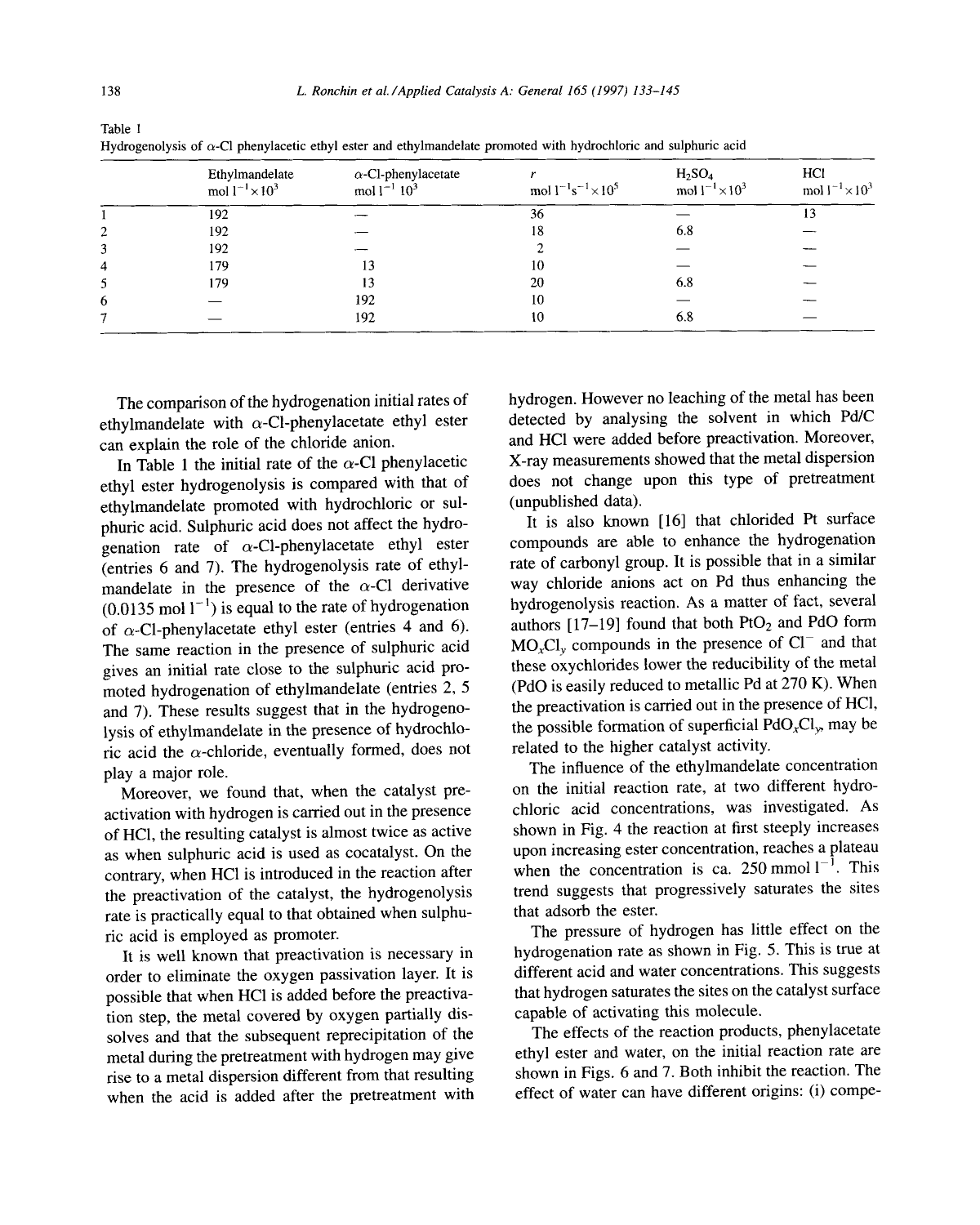

Fig. 4. Influence of the concentration of ethyl mandelate on the initial reaction rate of hydrogenolysis of ethylmandelate in ethanol at two different concentration of HCl: [HCl]=0.0135 mol  $1^{-1}$  (A) and [HCl]=0.0039 mol. The remaining run conditions as in Fig. 2, case (A), except for the concentration of the acid and of the ester.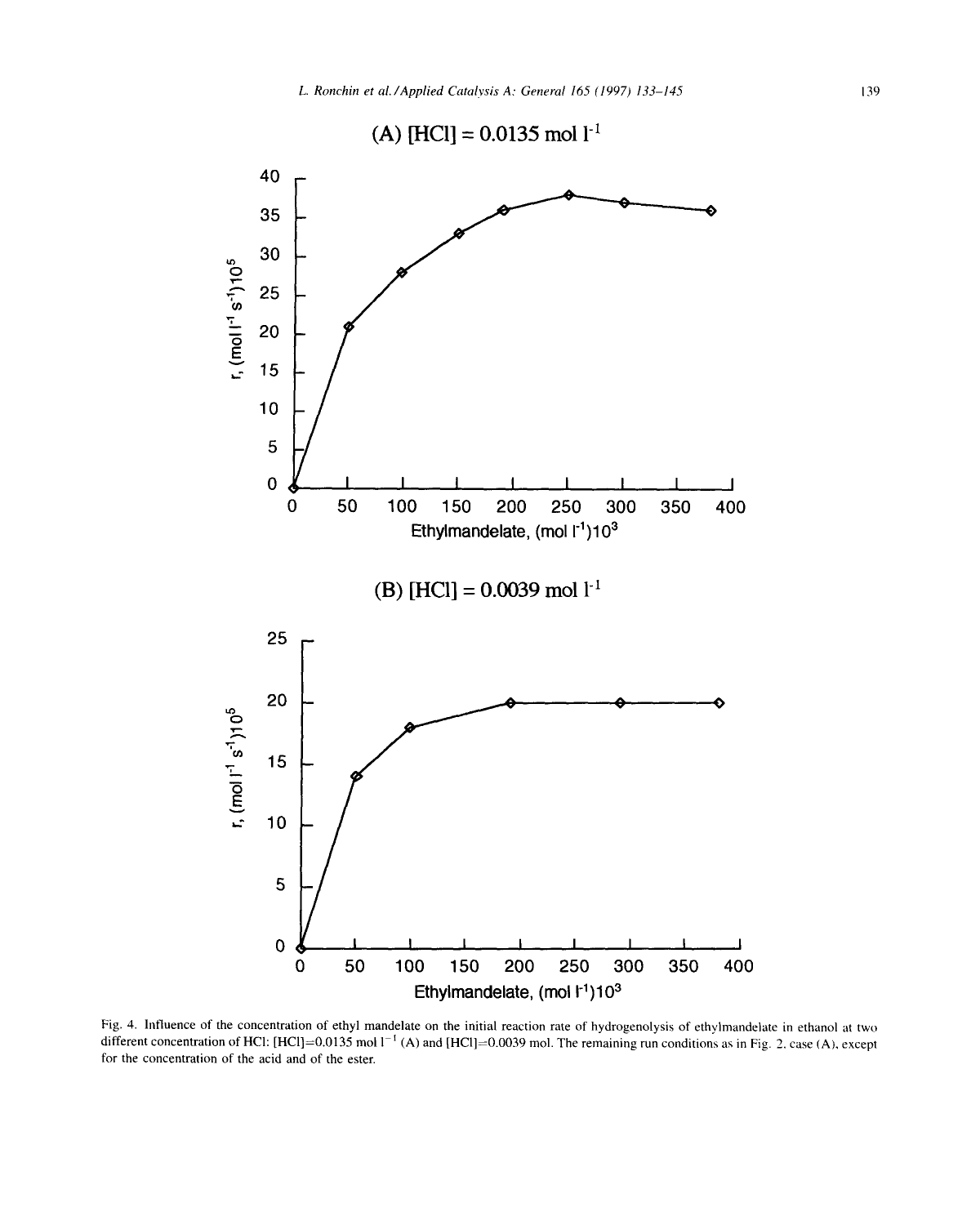



titive adsorption of water with the reacting molecules [20]; (ii) the acid protonates also the water molecule **thus the concentration of the protonated ester, which**  plays an important role in the catalytic process, is lower; (iii) water gives rise to hydrolysis of the ester **with formation of free mandelic acid.** 

In order to check point (i), the effect of water was (6) **studied in the absence of HC1. The result is shown in \* Measured at 298 K; EtM=ethylmandelate. Fig. 8. The inhibition observed is quite similar to that measured in the reactions promoted with HC1. These The concentration of the species involved in the results suggest that the competitive adsorption of equilibria were calculated solving the simultaneous**  water can be a cause of inhibition of the ethylmande- equations obtained from the equilibrium relations, the **late hydrogenation, mass balance and the electroneutrality balance. The** 

**aqueous HC1, the following protonation equilibria were used in the calculation, and the basicity of the should be considered: ethylmandelate was estimated from the data available** 

$$
HCl + EtOH \rightarrow EtOH_2Cl,
$$
 (3)

$$
EtOH_2Cl \rightleftharpoons EtOH_2^+ + Cl^-, K = 1.13 \times 10^{2}, \tag{4}
$$

$$
EtOH2+ + H2O \rightleftharpoons H3O+ + EtOH, pKa = -2.05*, (5)
$$

$$
EtM + EtOH2+ \rightleftharpoons EtMH+ + EtOH, pKa = -4.1.
$$

**Concerning point (ii), in an ethanol solution of equilibrium constants reported in literature [21-25]**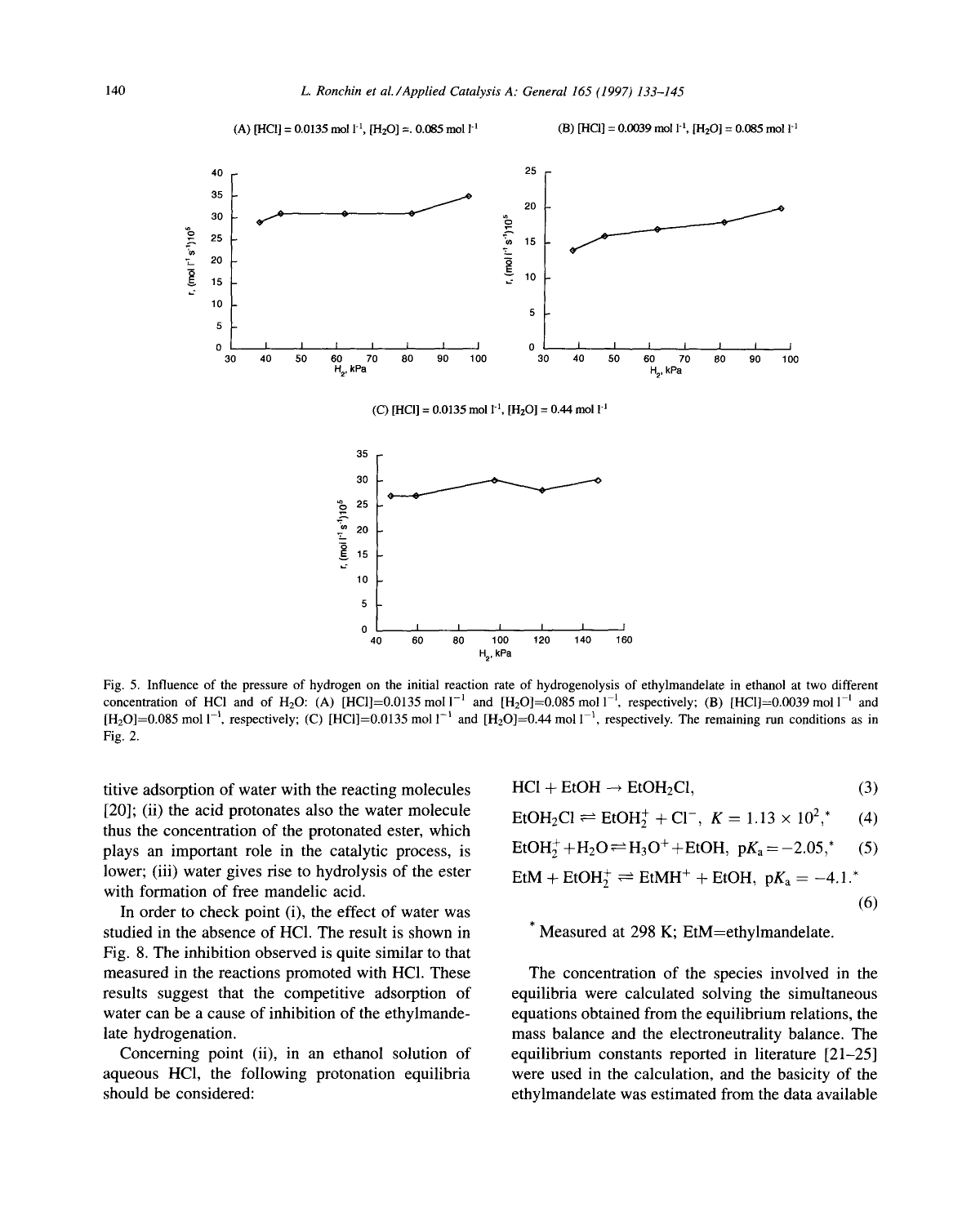

Fig. 6. Inluence of the concentration of ethyl phenylacetate on the initial reaction rate of hydrogenolysis of ethylmandelate in ethanol. Run conditions as in Fig. 2, case (A), except for the concentration of  $[HCl]=0.0135$  mol  $1^{-1}$ .



Fig. 7. Influence of the concentration of H20 on the initial reaction rate of hydrogenolysis of ethyl mandelate in ethanol. Run conditions as in Fig. 2, except for the concentration of  $[HCI]=0.0135$  mol  $1^{-1}$ .

magnitude less basic than an alcohol). On the basis of vs. the reaction rate, obtained from the data of Figs. 7 such calculations the concentration of the protonated and  $4(A)$  are plotted. The trends are quite similar. This ester was estimated, fact suggests that the preequilibrium (6) influences the

for benzyl alcohol [24,25] (esters are 2–4 orders of In Fig. 9 the concentration of the protonated ester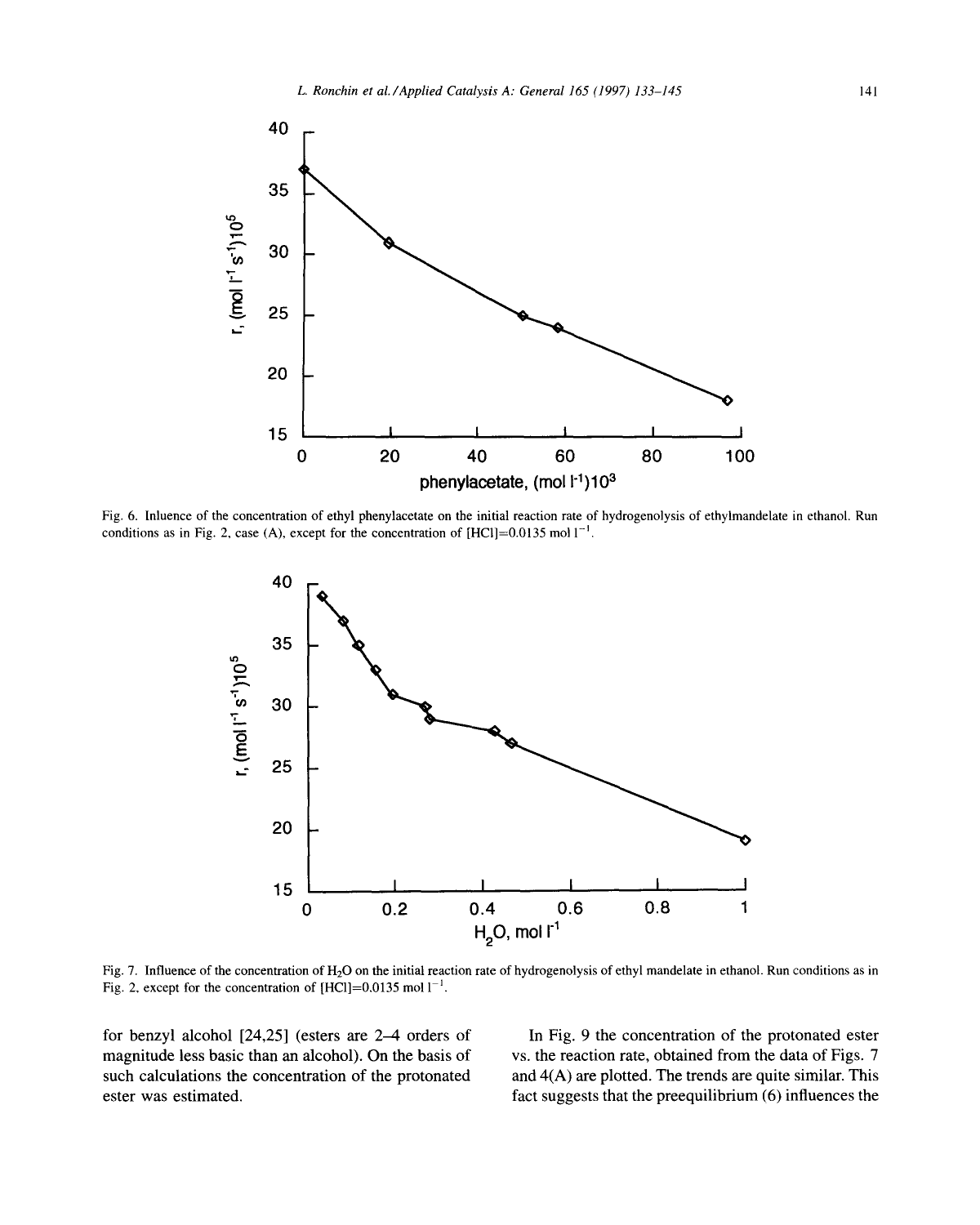

Fig. 8. Influence of the concentration of H<sub>2</sub>O on the initial reaction rate of hydrogenolysis of ethylmandelate in ethanol. Run conditions as in Fig. 2, but without adding HCI.



Fig. 9. Influence of the protonated ester on the initial reaction rate of hydrogenolysis of ethylmandelate: upper curve was calculated from data of Fig, 7, the lower from data of Fig. 4(A).

reaction rate. The comparison between the two curves As regard to point (iii), in order to verify whether clearly indicates that the protonated substrate achieves mandelic acid, which forms upon hydrolysis of the the saturation of the catalyst surface at very low starting ester, affects the reaction kinetic, several the saturation of the catalyst surface at very low starting ester, affects the reaction kinetic, several concentration  $(2.5 \times 10^{-6} \text{ mol l}^{-1})$ .

reactions were carried out in the presence of a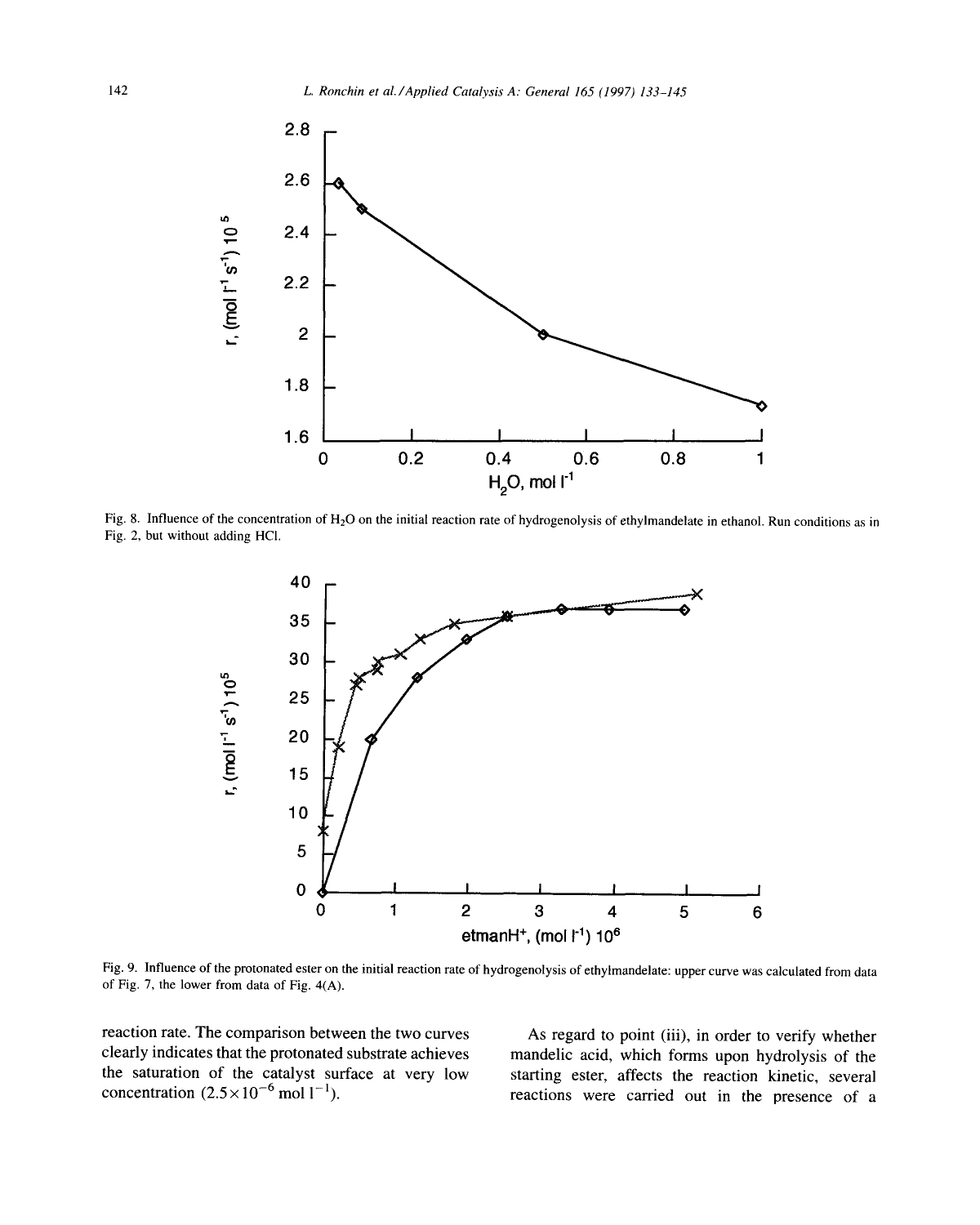

Fig. 10. Effect of the ethylmandelate concentration in the presence of phenylacetate: upper curve no phenylacetate, lower curve varying the concentration of phenylacetate, from 0 to 0.96 mol  $I^{-1}$ . Run conditions the same of Fig. 4(A) and Fig. 6.

significant amount of mandelic acid (acid : ester= *1 : 9 3.2. Effect of cocatalysts*  ratio). As the equilibrium of esterification of mandelic acid with ethanol solvent not achieved at time=0, it is The promoting effect of HCl and of  $H_2SO_4$  are possible to study the effect of the mandelic acid on the compared to those of other promoters in Fig. 11. reaction initial rate. We found that the initial rate of Only HCl,  $H_2SO_4$ , HClO<sub>4</sub> and LiCl have a signifireaction is practically the same as that observed when cant promoting effect, while the others either are not no acid was added, either in the HC1 promoted reac- able to promote the catalyst activity or completely tion or in the unpromoted one. These facts suggest that inhibit the reaction. The enhanced activity of the the inhibiting effect of water is not due to the acid catalyst measured in the presence of LiC1 can be produced by the hydrolysis of the ester. ascribed to the formation of the chlorided surface

the experiments with the overall concentrations of of  $Li<sup>+</sup>$  cation, an experiment was carried out in the ethylmandelate and ethylphenylacetate equal to presence of  $LiClO<sub>4</sub>$ . As a matter of fact,  $LiClO<sub>4</sub>$ 0.192 mol  $1^{-1}$ . The comparative result is plotted in deactivates the catalyst as the reaction initial rate is Fig. 10, where the upper curve represents the effect of lower than that measured without promoters. This can the concentration of the ester on the reaction rate at be due to competitive adsorption of the  $Li<sup>+</sup>$  cations concentration of phenylacetate=0, while the lower  $[26]$ . In addition, we found that a reaction carried out line refers to the observed reaction rate when the in the presence of both  $H_2SO_4$  and LiCl gives an initial concentration of the product varies from  $0$  to activity higher than that observed for the  $H<sub>5</sub>SO<sub>4</sub>$  $0.096$  mol  $1^{-1}$ .

when the reaction is carried out in the presence of tions give further support to the hypothesis that comphenylacetate. The lowering can be attributed to the petitive absorption of  $Li<sup>+</sup>$  is likely to occur, thus competitive adsorption between the phenylacetate preventing to achieve the same activity when HCI ester and the protonated substrate on the catalyst or the system  $H_2SO_4+LiCl$  are used. They also consurface. **firm the hypothesis that exist two distinct effects: one** 

The effect of phenylacetate was studied carrying out species mentioned above. In order to verify the effect It can noticed that the reaction rate is lower when HCI is employed as cocatalyst. These observa-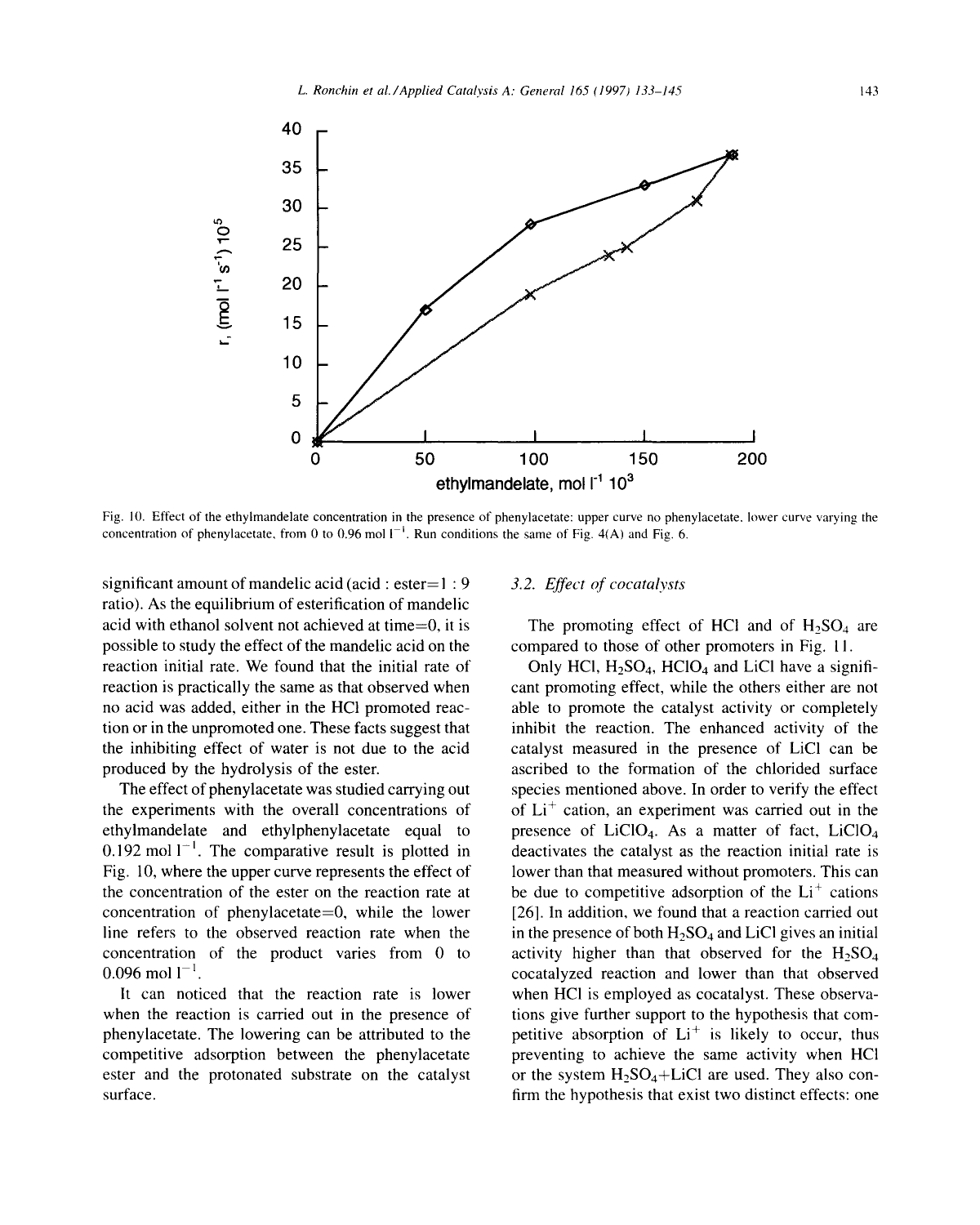

Fig. 11. Effect of promoters on initial rate of ethylmandelate hydrogenation. Run conditions:  $T=343$  K CEM: 0.19 mol  $1^{-1}$ ; solvent: 50 ml EtOH; [Pd]=9.6 10<sup>-4</sup> mol 1<sup>-1</sup>; P<sub>H<sub>2</sub>=97 kPa; P<sub>tot</sub>=170 kPa; [H<sub>2</sub>O]=0.085 mol 1<sup>-1</sup>.</sub>

ascribable to the protonation of the substrate, and the *3.3. Effect of catalysts microstructure*  other due to the formation of chlorided superficial species highly active in the hydrogenation of the The results discussed were obtained employing substrate. It is interesting to note how  $p$ -toluensulfo-<br>Engelhard ESCAT 11 catalyst, which has the metal nic-acid, which is a strong acid, is not an efficient distributed into the bulk of the granule of the activated promoter. This effect could be ascribed to the phenyl carbon. In order to check the effect of catalyst group 'hiding' catalyst sites, microstructure two other types of catalysts were

favour or inhibit the reaction, probably because of the ESCAT 10 Pd/C  $5\%$  has the same metal distristrong absorbtion of the halogenide which prevents the bution as that of ESCAT 11 but differs for the other species to interact with the metal surface. Note carbon support which is a peat derived carbon also that  $NEt<sub>3</sub>$  and KOH inhibit the reaction. with a high percent of mesopores. Engelhard ESCAT

Engelhard ESCAT 11 catalyst, which has the metal From Fig. 11 it appears that HBr and HI do not used, with different microstructure. Engelhardt

| Table 2             |  |
|---------------------|--|
| Chemisorption of CO |  |

| Catalyst  | Metal distribution<br>on carbon | Metal dispersion<br>$Pd_{\rm s}/Pd_{\rm tot}$ | CO absorbed<br>ml/g Pd | r mol $1^{-1}$ s <sup>-1</sup> 10 <sup>5</sup> | $TOF s^{-1}$ | $E_{\text{att}}^{\text{a}}$ kJ mol <sup>-1</sup> |
|-----------|---------------------------------|-----------------------------------------------|------------------------|------------------------------------------------|--------------|--------------------------------------------------|
| Escat 11  | Bulk                            | 0.28                                          | 51.1                   |                                                | 27           | $42 + 4$                                         |
| Escat 10  | Bulk WPS <sup>b</sup>           | 0.29                                          | 61.2                   | 40                                             | 28           | $44 + 4$                                         |
| Escat 111 | Eggshell                        | 0.21                                          | 44.3                   | 28                                             | 27           | $43\pm4$                                         |

<sup>a</sup> Apparent activation energy.

**b** WPS wide pores support.